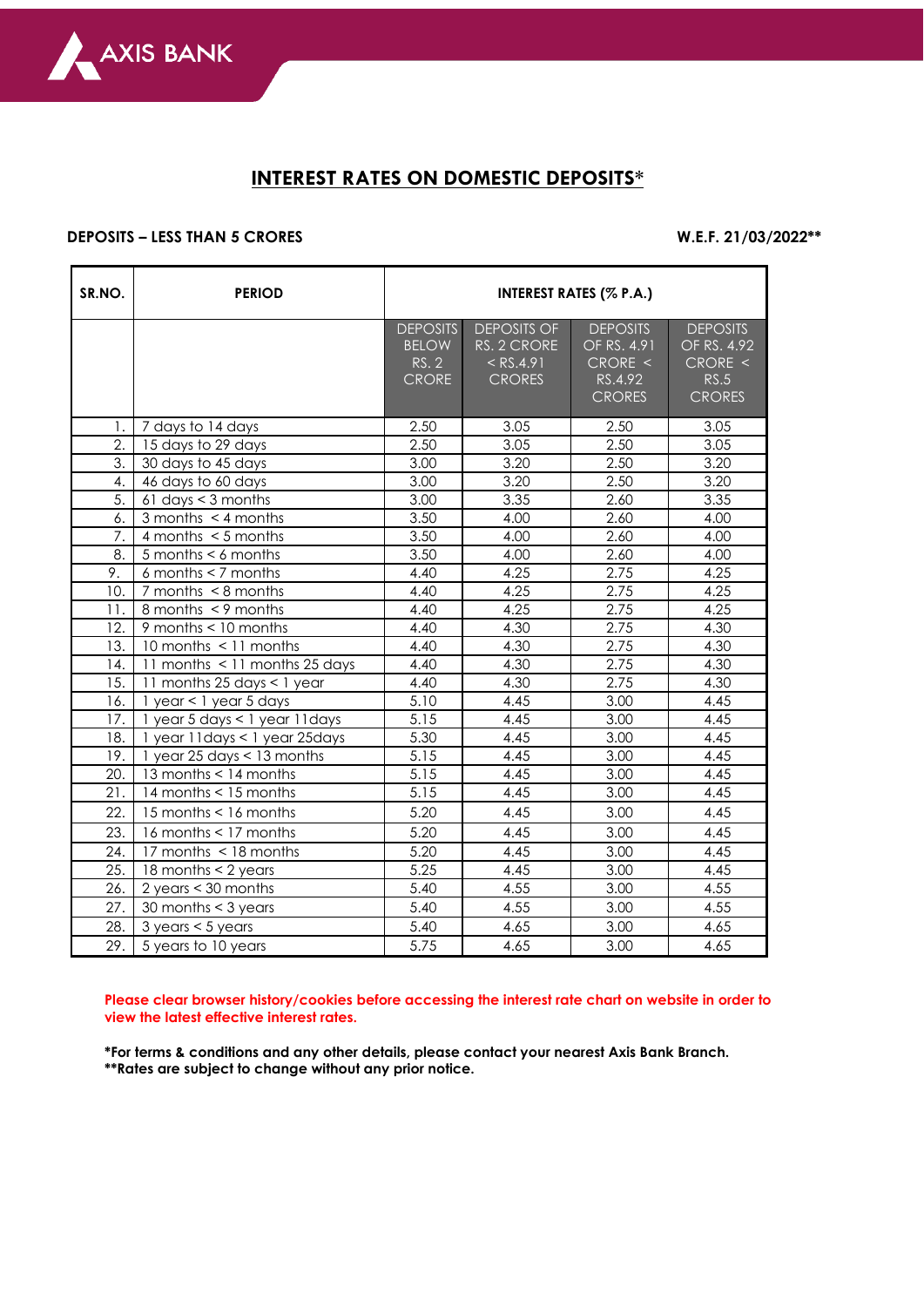| SR.NO. | <b>PERIOD</b>                   | <b>INTEREST RATES (% P.A.)</b>                        |                                                                   |                                                                       |                                                                    |  |
|--------|---------------------------------|-------------------------------------------------------|-------------------------------------------------------------------|-----------------------------------------------------------------------|--------------------------------------------------------------------|--|
|        |                                 | <b>DEPOSIT</b><br>S<br><b>BELOW</b><br>RS. 2<br>CRORE | <b>DEPOSITS OF</b><br>RS. 2 CRORE<br>$<$ RS.4.91<br><b>CRORES</b> | <b>DEPOSITS OF</b><br>RS. 4.91<br>CRORE <<br>RS.4.92<br><b>CRORES</b> | <b>DEPOSITS</b><br>OF RS. 4.92<br>CRORE <<br>RS.5<br><b>CRORES</b> |  |
| 1.     | 7 days to 14 days               | 2.50                                                  | 3.05                                                              | 2.50                                                                  | 3.05                                                               |  |
| 2.     | 15 days to 29 days              | 2.50                                                  | 3.05                                                              | 2.50                                                                  | 3.05                                                               |  |
| 3.     | 30 days to 45 days              | 3.00                                                  | 3.20                                                              | 2.50                                                                  | 3.20                                                               |  |
| 4.     | 46 days to 60 days              | 3.00                                                  | 3.20                                                              | 2.50                                                                  | 3.20                                                               |  |
| 5.     | $61$ days $<$ 3 months          | 3.00                                                  | 3.35                                                              | 2.60                                                                  | 3.35                                                               |  |
| 6.     | 3 months < 4 months             | 3.50                                                  | 4.00                                                              | 2.60                                                                  | 4.00                                                               |  |
| 7.     | 4 months $<$ 5 months           | 3.50                                                  | 4.00                                                              | 2.60                                                                  | 4.00                                                               |  |
| 8.     | $5$ months $< 6$ months         | 3.50                                                  | 4.00                                                              | 2.60                                                                  | 4.00                                                               |  |
| 9.     | $6$ months $<$ 7 months         | 4.65                                                  | 4.50                                                              | 3.00                                                                  | 4.50                                                               |  |
| 10.    | 7 months < 8 months             | 4.65                                                  | 4.50                                                              | 3.00                                                                  | 4.50                                                               |  |
| 11.    | 8 months < 9 months             | 4.65                                                  | 4.50                                                              | 3.00                                                                  | 4.50                                                               |  |
| 12.    | 9 months < 10 months            | 4.65                                                  | 4.55                                                              | 3.00                                                                  | 4.55                                                               |  |
| 13     | 10 months < 11 months           | 4.65                                                  | 4.55                                                              | 3.00                                                                  | 4.55                                                               |  |
| 14.    | 11 months < 11 months 25 days   | 4.65                                                  | 4.55                                                              | 3.00                                                                  | 4.55                                                               |  |
| 15.    | 11 months 25 days < 1 year      | 4.65                                                  | 4.55                                                              | 3.00                                                                  | 4.55                                                               |  |
| 16.    | 1 year < 1 year 5 days          | 5.75                                                  | 5.10                                                              | 3.65                                                                  | 5.10                                                               |  |
| 17.    | 1 year 5 days < 1 year 11 days  | 5.80                                                  | 5.10                                                              | 3.65                                                                  | 5.10                                                               |  |
| 18.    | 1 year 11 days < 1 year 25 days | 5.95                                                  | 5.10                                                              | 3.65                                                                  | 5.10                                                               |  |
| 19.    | 1 year 25 days < 13 months      | 5.80                                                  | 5.10                                                              | 3.65                                                                  | 5.10                                                               |  |
| 20.    | 13 months < 14 months           | 5.80                                                  | 5.10                                                              | 3.65                                                                  | 5.10                                                               |  |
| 21.    | 14 months < 15 months           | 5.80                                                  | 5.10                                                              | 3.65                                                                  | 5.10                                                               |  |
| 22.    | 15 months < 16 months           | 5.85                                                  | 5.10                                                              | 3.65                                                                  | 5.10                                                               |  |
| 23.    | 16 months < 17 months           | 5.85                                                  | 5.10                                                              | 3.65                                                                  | 5.10                                                               |  |
| 24.    | 17 months < 18 months           | 5.85                                                  | 5.10                                                              | 3.65                                                                  | 5.10                                                               |  |
| 25.    | 18 Months $<$ 2 years           | 5.90                                                  | 5.10                                                              | 3.65                                                                  | 5.10                                                               |  |
| 26.    | 2 years $<$ 30 months           | 6.05                                                  | 5.20                                                              | 3.65                                                                  | 5.20                                                               |  |
| 27.    | 30 months $<$ 3 years           | 6.05                                                  | 5.20                                                              | 3.65                                                                  | 5.20                                                               |  |
| 28.    | $3$ years $<$ 5 years           | 6.05                                                  | 5.30                                                              | 3.65                                                                  | 5.30                                                               |  |
| 29.    | 5 years to 10 years             | 6.50                                                  | 5.40                                                              | 3.75                                                                  | 5.40                                                               |  |

**Please clear browser history/cookies before accessing the interest rate chart in order to view the latest effective interest rates.**

**\*For terms & conditions and any other details, please contact your nearest Axis Bank Branch. \*\* Rates are subject to change without any prior notice.**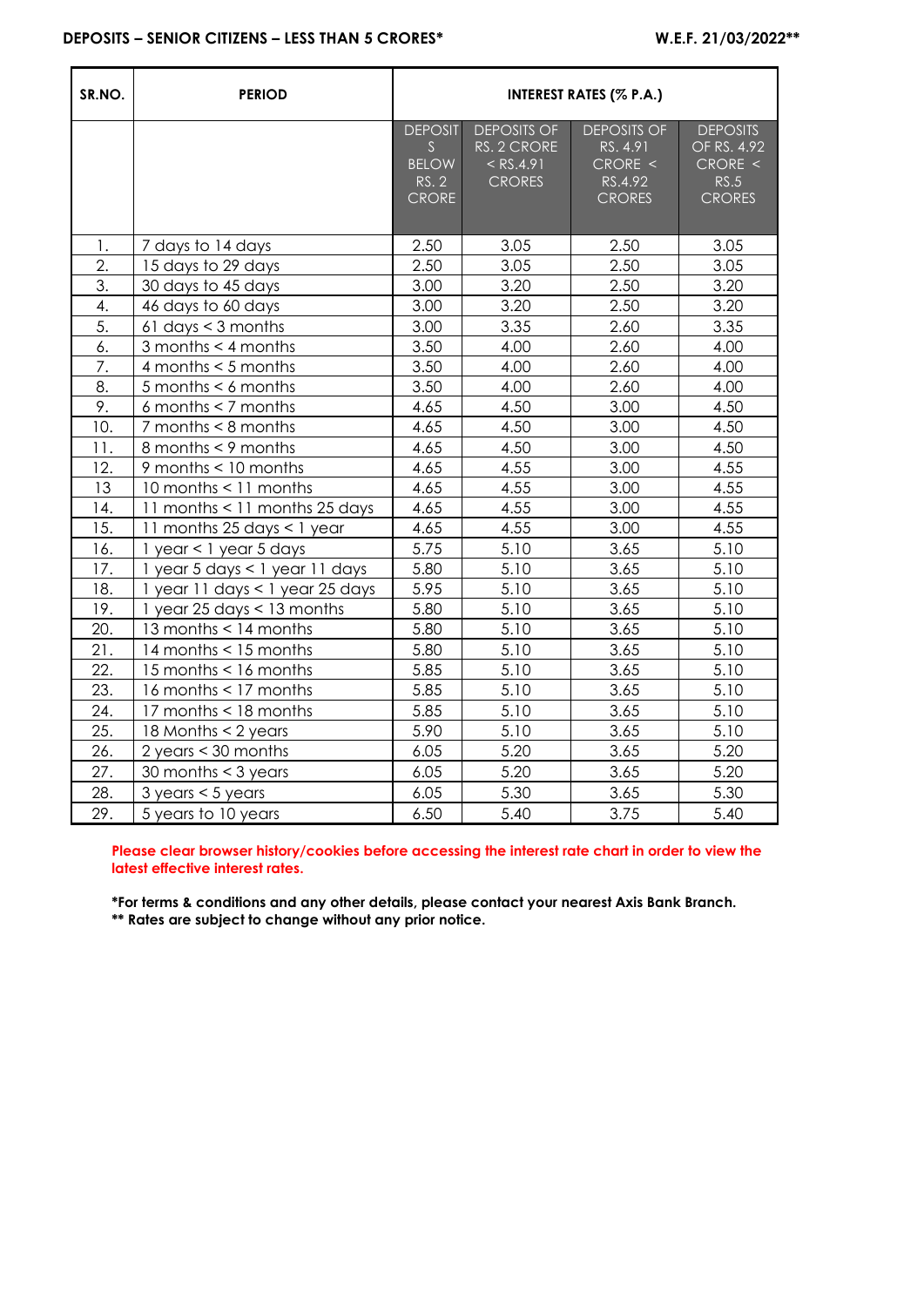| Sr.<br>No. | <b>PERIOD</b>                       | INTEREST RATES (% P.A.)                         |                                                 |                                                        |                                                            |                                            |                                                        |
|------------|-------------------------------------|-------------------------------------------------|-------------------------------------------------|--------------------------------------------------------|------------------------------------------------------------|--------------------------------------------|--------------------------------------------------------|
|            |                                     | RS. 5<br><b>CRORES</b><br>$\lt$<br><b>RS.10</b> | RS. 10<br>CRORES <<br>RS.24.75<br><b>CRORES</b> | RS. 24.75<br>CRORES <<br><b>RS.25</b><br><b>CRORES</b> | <b>RS. 25</b><br>CRORES <<br><b>RS.50</b><br><b>CRORES</b> | RS. 50<br><b>CRORES</b><br>$\lt$<br>RS.100 | RS. 100<br><b>CRORES</b><br><b>AND</b><br><b>ABOVE</b> |
|            |                                     | <b>CRORES</b>                                   |                                                 |                                                        |                                                            | <b>CRORES</b>                              |                                                        |
| 1.         | 7 days to 14 days                   | 3.05                                            | 3.05                                            | 2.50                                                   | 3.05                                                       | 3.05                                       | 3.05                                                   |
| 2.         | 15 days to 29 days                  | 3.05                                            | 3.05                                            | 2.50                                                   | 3.05                                                       | 3.05                                       | 3.05                                                   |
| 3.         | 30 days to 45 days                  | 3.20                                            | 3.20                                            | 2.50                                                   | 3.20                                                       | 3.20                                       | 3.20                                                   |
| 4.         | 46 days to 60 days                  | 3.20                                            | 3.20                                            | 2.50                                                   | 3.20                                                       | 3.20                                       | 3.20                                                   |
| 5.         | 61 days $<$ 3 months                | 3.35                                            | 3.35                                            | 2.60                                                   | 3.35                                                       | 3.35                                       | 3.35                                                   |
| 6.         | 3 months $<$ 4 months               | 4.00                                            | 4.00                                            | 2.60                                                   | 4.00                                                       | 4.00                                       | 4.00                                                   |
| 7.         | 4 months $<$ 5 months               | 4.00                                            | 4.00                                            | 2.60                                                   | 4.00                                                       | 4.00                                       | 4.00                                                   |
| 8.         | $5$ months $< 6$ months             | 4.00                                            | 4.00                                            | 2.60                                                   | 4.00                                                       | 4.00                                       | 4.00                                                   |
| 9.         | 6 months $<$ 7 months               | 4.25                                            | 4.25                                            | 2.75                                                   | 4.25                                                       | 4.25                                       | 4.25                                                   |
| 10.        | $7$ months $< 8$ months             | 4.25                                            | 4.25                                            | 2.75                                                   | 4.25                                                       | 4.25                                       | 4.25                                                   |
| 11.        | 8 months < 9 months                 | 4.25                                            | 4.25                                            | 2.75                                                   | 4.25                                                       | 4.25                                       | 4.25                                                   |
| 12.        | 9 months < 10 months                | 4.30                                            | 4.30                                            | 2.75                                                   | 4.30                                                       | 4.30                                       | 4.30                                                   |
| 13         | 10 months < 11 months               | 4.30                                            | 4.30                                            | 2.75                                                   | 4.30                                                       | 4.30                                       | 4.30                                                   |
| 14.        | 11 months < 11 months 25 days       | 4.30                                            | 4.30                                            | 2.75                                                   | 4.30                                                       | 4.30                                       | 4.30                                                   |
| 15.        | 11 months 25 days < 1 year          | 4.30                                            | 4.30                                            | 2.75                                                   | 4.30                                                       | 4.30                                       | 4.30                                                   |
| 16.        | 1 year < 1 year 5 days              | 4.45                                            | 4.45                                            | 3.00                                                   | 4.45                                                       | 4.45                                       | 4.45                                                   |
| 17.        | 1 year 5 days < 1 year 11 days      | 4.45                                            | 4.45                                            | 3.00                                                   | 4.45                                                       | 4.45                                       | 4.45                                                   |
| 18.        | 1 year 11 days < 1 year 25 days     | 4.45                                            | 4.45                                            | 3.00                                                   | 4.45                                                       | 4.45                                       | 4.45                                                   |
| 19.        | 1 year 25 days < 13 months          | 4.45                                            | 4.45                                            | 3.00                                                   | 4.45                                                       | 4.45                                       | 4.45                                                   |
| 20.        | 13 months < 14 months               | 4.45                                            | 4.45                                            | 3.00                                                   | 4.45                                                       | 4.45                                       | 4.45                                                   |
| 21.        | 14 months < 15 months               | 4.45                                            | 4.45                                            | 3.00                                                   | 4.45                                                       | 4.45                                       | 4.45                                                   |
| 22.        | 15 months < 16 months               | 4.45                                            | 4.45                                            | 3.00                                                   | 4.45                                                       | 4.45                                       | 4.45                                                   |
| 23.        | 16 months < 17 months               | 4.45                                            | 4.45                                            | 3.00                                                   | 4.45                                                       | 4.45                                       | 4.45                                                   |
| 24.        | 17 months < 18 months               | 4.45                                            | 4.45                                            | 3.00                                                   | 4.45                                                       | 4.45                                       | 4.45                                                   |
| 25.        | 18 Months < 2 years                 | 4.45                                            | 4.45                                            | 3.00                                                   | 4.45                                                       | 4.45                                       | 4.45                                                   |
| 26.        | 2 years $<$ 30 months               | 4.55                                            | 4.55                                            | 3.00                                                   | 4.55                                                       | 4.55                                       | 4.55                                                   |
| 27.        | 30 months $<$ 3 years               | 4.55                                            | 4.55                                            | 3.00                                                   | 4.55                                                       | 4.55                                       | 4.55                                                   |
| 28.        | $3 \text{ years} < 5 \text{ years}$ | 4.65                                            | 4.65                                            | 3.00                                                   | 4.65                                                       | 4.65                                       | 4.65                                                   |
| 29.        | 5 years to 10 years                 | 4.65                                            | 4.65                                            | 3.00                                                   | 4.65                                                       | 4.65                                       | 4.65                                                   |

## **Please clear browser history/cookies before accessing the interest rate chart in order to view the latest effective interest rates.**

**\*For terms & conditions and any other details, please contact your nearest Axis Bank Branch. \*\* Rates are subject to change without any prior notice.**